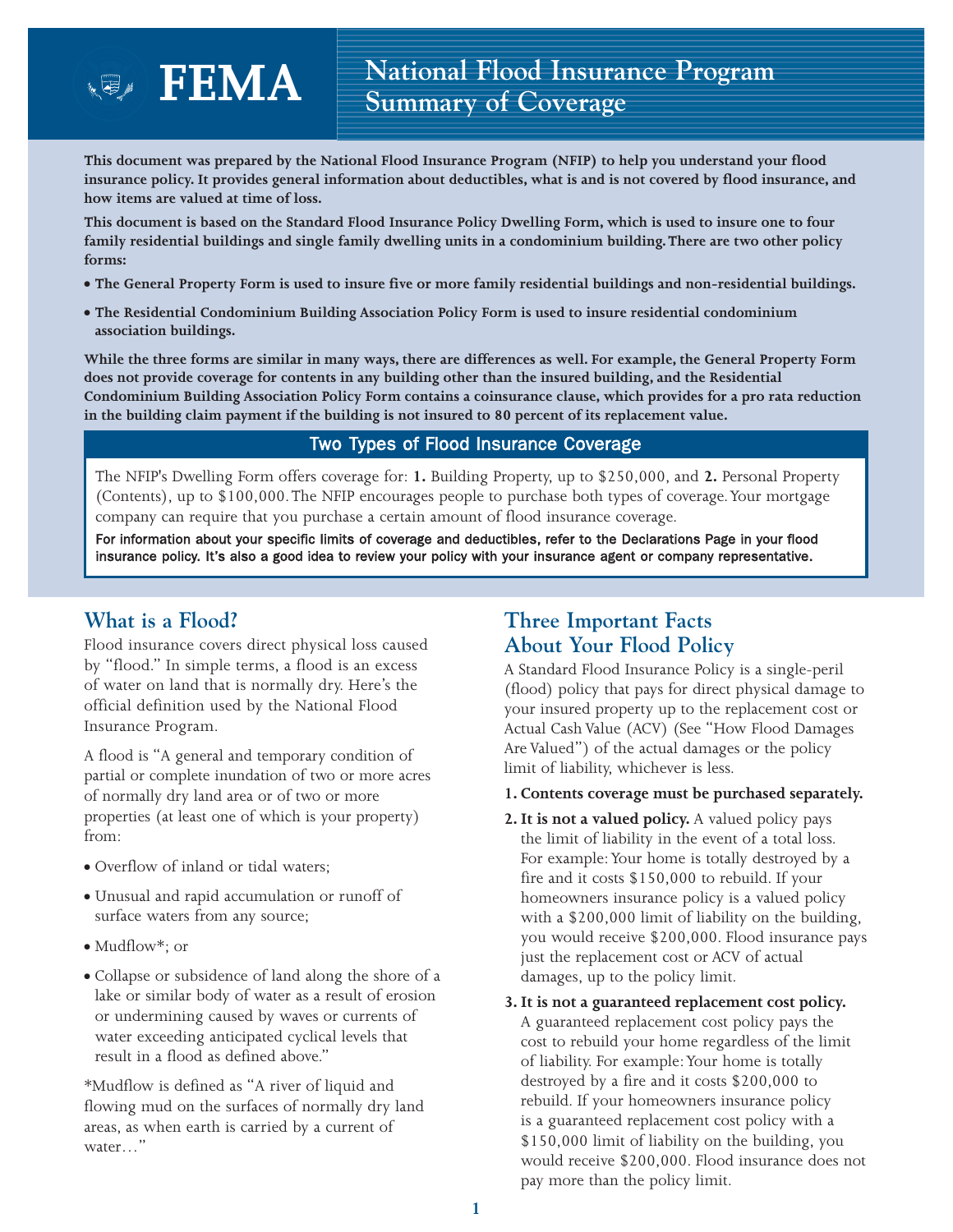## **Choosing Deductibles**

Choosing the amount of your deductibles is an important decision. As with car or homeowners insurance, choosing a higher deductible will lower the premium you pay, but will also reduce your claim payment.

You can normally choose different deductibles for Building Property and Personal Property coverage. The deductibles will apply separately to Building Property and Personal Property claims.Your mortgage company can require that your deductible is no more than a certain amount.

Review the Declarations Page in your flood insurance policy for amounts of coverage and deductibles.Talk with your insurance agent, company representative, or lender about raising or lowering deductibles.

### Reminder: Keep Your Receipts

While you are not expected to keep receipts for every household item and article of clothing, do try to keep receipts for electronic equipment, wall-to-wall carpeting, major appliances, and other higher cost items. Your adjuster will be able to process your claim more quickly when you can prove how much items cost at the time of purchase.

## **What is Covered by Flood Insurance – and What's Not**

Generally, physical damage to your building or personal property "directly" caused by a flood is covered by your flood insurance policy. For example, damages caused by a sewer backup are covered if the backup is a direct result of flooding. However, if the backup is caused by some other problem, the damages are not covered.

The following charts provide general guidance on items covered and not covered by flood insurance. Refer to your policy for the complete list.

### General Guidance on Flood Insurance Coverage

### What is insured under Building Property coverage

- The insured building and its foundation.
- The electrical and plumbing systems.
- Central air conditioning equipment, furnaces, and water heaters.
- Refrigerators, cooking stoves, and built-in appliances such as dishwashers.
- Permanently installed carpeting over an unfinished floor.
- Permanently installed paneling, wallboard, bookcases, and cabinets.
- Window blinds.
- Detached garages (up to 10 percent of Building Property coverage). Detached buildings (other than garages) require a separate Building Property policy.
- Debris removal.

### What is insured under Personal Property coverage

- Personal belongings such as clothing, furniture, and electronic equipment.
- Curtains.
- Portable and window air conditioners.
- Portable microwave ovens and portable dishwashers.
- Carpets not included in building coverage (see above).
- Clothes washers and dryers.
- Food freezers and the food in them.
- Certain valuable items such as original artwork and furs (up to \$2,500).

### What is not insured by either Building Property or Personal Property coverage

- Damage caused by moisture, mildew, or mold that could have been avoided by the property owner.
- Currency, precious metals, and valuable papers such as stock certificates.
- Property and belongings outside of a building such as trees, plants, wells, septic systems, walks, decks, patios, fences, seawalls, hot tubs, and swimming pools.
- Living expenses such as temporary housing.
- Financial losses caused by business interruption or loss of use of insured property.
- Most self-propelled vehicles such as cars, including their parts (see Section IV.5 in your policy).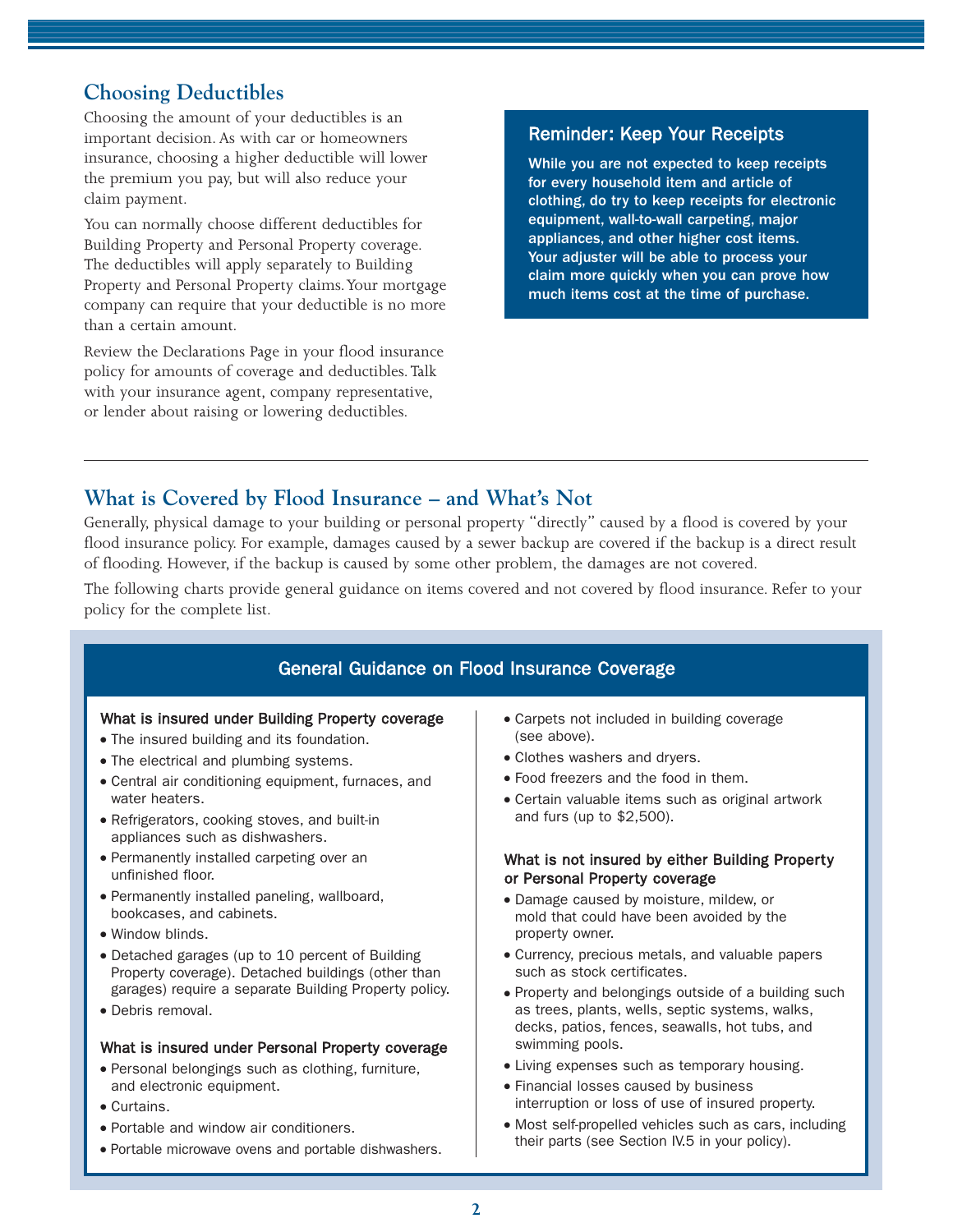### General Guidance on Flood Insurance Coverage Limitations In Areas Below the Lowest Elevated Floor and Basements

Flood insurance coverage is limited in areas below the lowest elevated floor (including crawlspaces) depending on the flood zone and date of construction (refer to Part III, Section A.8 in your policy) and in basements regardless of zone, or date of construction.As illustrated below, these areas include **1.** basements, **2.** crawlspaces under an elevated building, **3.** enclosed areas beneath buildings elevated on full story foundation walls that are sometimes referred to as "walkout basements," and **4.** enclosed areas under other types of elevated buildings.

#### What is insured under Building Property coverage

- Foundation walls, anchorage systems, and staircases attached to the building.
- Central air conditioners.
- Cisterns and the water in them.
- Drywall for walls and ceilings (in basements only).
- Nonflammable insulation (in basements only).
- Electrical outlets, switches, and circuit breaker boxes.
- Fuel tanks and the fuel in them, solar energy equipment, well water tanks and pumps.
- Furnaces, hot water heaters, heat pumps, and sump pumps.

#### What is insured under Personal Property coverage

- Washers and dryers.
- Food freezers and the food in them (but not refrigerators).
- Portable and window air conditioners.

### What is not insured by either Building Property or Personal Property coverage

- Paneling, bookcases, and window treatments such as curtains and blinds.
- Carpeting, area carpets, and other floor coverings such as tile.
- Drywall for walls and ceilings (below lowest elevated floor).
- Walls and ceilings not made of drywall.
- Most personal property such as clothing. electronic equipment, kitchen supplies, and furniture.



Coverage limitations apply to "basements," which are any area of the building, including a sunken room or sunken portion of a room, having its floor below ground level on all sides.



Coverage limitations apply to the enclosed areas (lower floor) even when a building is constructed with what is sometimes called a "walkout basement."



When a building is elevated on foundation walls, coverage limitations apply to the "crawlspace" below.



Coverage limitations apply to "enclosed areas" at ground level under an "elevated building." An elevated building allows water to flow freely under the living quarters, thus putting less strain on the building in the event of flooding. An "enclosure" is the area below the lowest elevated floor that is fully shut in by rigid walls.